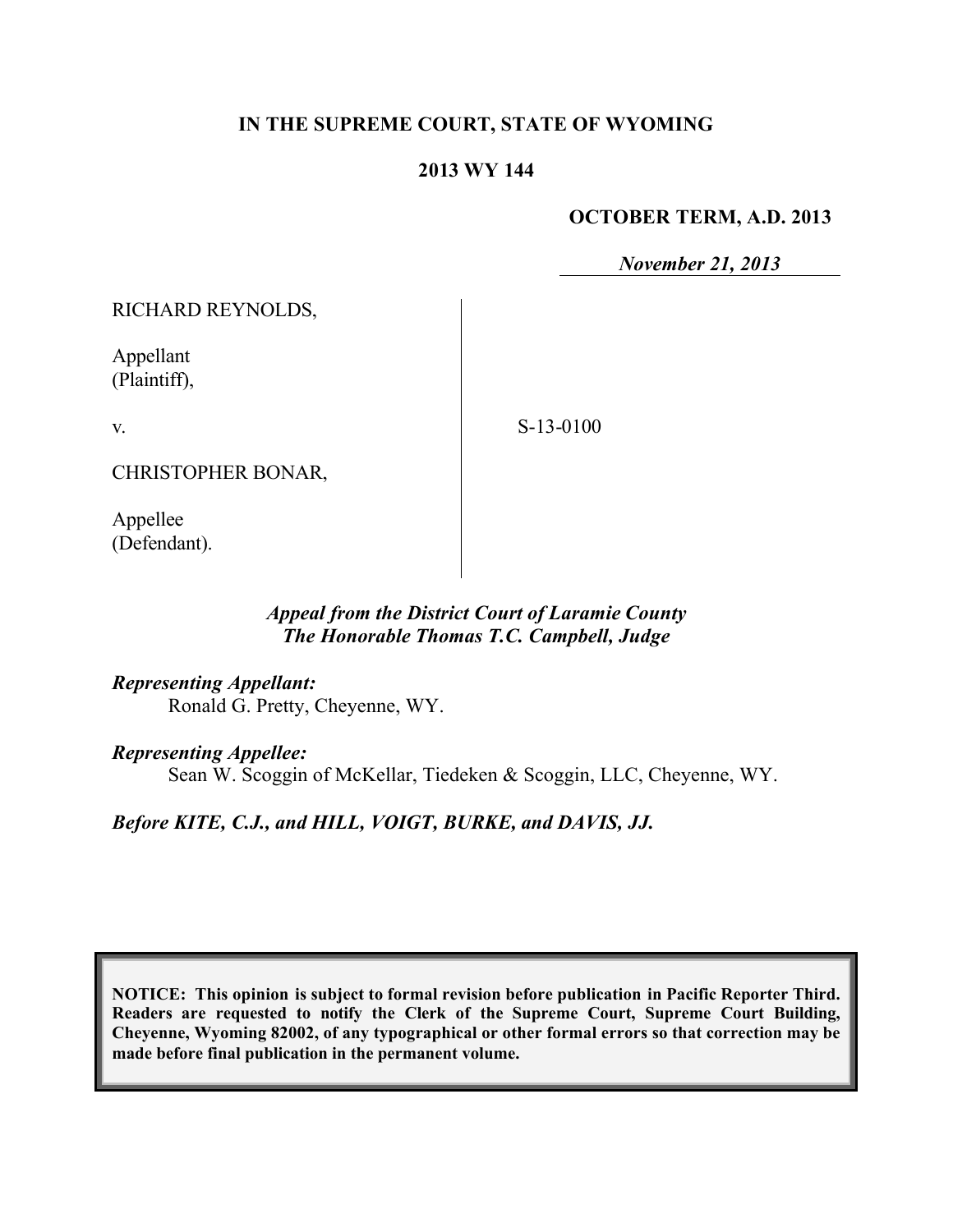**HILL,** Justice.

[¶1] In 2011, Richard Reynolds filed a complaint against Christopher Bonar claiming personal injuries arising from a motor vehicle accident. That complaint was dismissed without prejudice for failure to comply with discovery orders. In 2012, Reynolds re-filed his complaint against Bonar. Reynolds' second complaint was dismissed for failure to comply with discovery, this time with prejudice. We affirm.

### **ISSUE**

[¶2] Reynolds states the issue for our review as follows:

Did the Court have authority to dismiss [Reynolds'] case with prejudice?

## **FACTS**

[¶3] On May 24, 2011, Reynolds filed a complaint against Bonar, alleging that he and another plaintiff in that action, Alicia Carlisle, suffered injuries when the motor vehicle in which they were passengers was struck by a vehicle being driven by Bonar. On June 14, 2011, Bonar filed an answer to the complaint. On November 1, 2011, Bonar filed a Motion to Compel Discovery, alleging that Plaintiffs Reynolds and Carlisle had not provided their initial disclosures, which were due within thirty days after Bonar filed his answer, and also alleging that Plaintiffs had not fully answered the interrogatories and requests for production that had been served on them. On November 30, 2011, the district court heard the motion to compel and ordered that Plaintiffs submit their discovery responses by December 7, 2011.

[¶4] On December 8, 2011, Bonar filed Defendant's Motion for Sanctions for Plaintiffs' Failure to Comply with Discovery. On January 11, 2012, the court issued an order granting the motion for sanctions and further providing that "if the Plaintiffs do not provide the full and complete responses to discovery and initial disclosures within the (sic) thirty days of the filing of this order, their Complaint will be dismissed." On February 10, 2012, Bonar filed a motion to dismiss based on Plaintiffs' failure to comply with the court's order. On March 9, 2012, the court granted Bonar's motion and dismissed the complaint without prejudice. In so ordering, the court stated:

> The Plaintiffs were obliged to provide their disclosures under the provision of Rule 26 on or before July 25, 2011. Plaintiff, Alicia Carlisle filed her disclosure on February 24, 2012. Plaintiff Richard Reynolds has yet to file his initial disclosures. The Plaintiffs have been granted adequate notice and ample opportunity to comply with the Court's discovery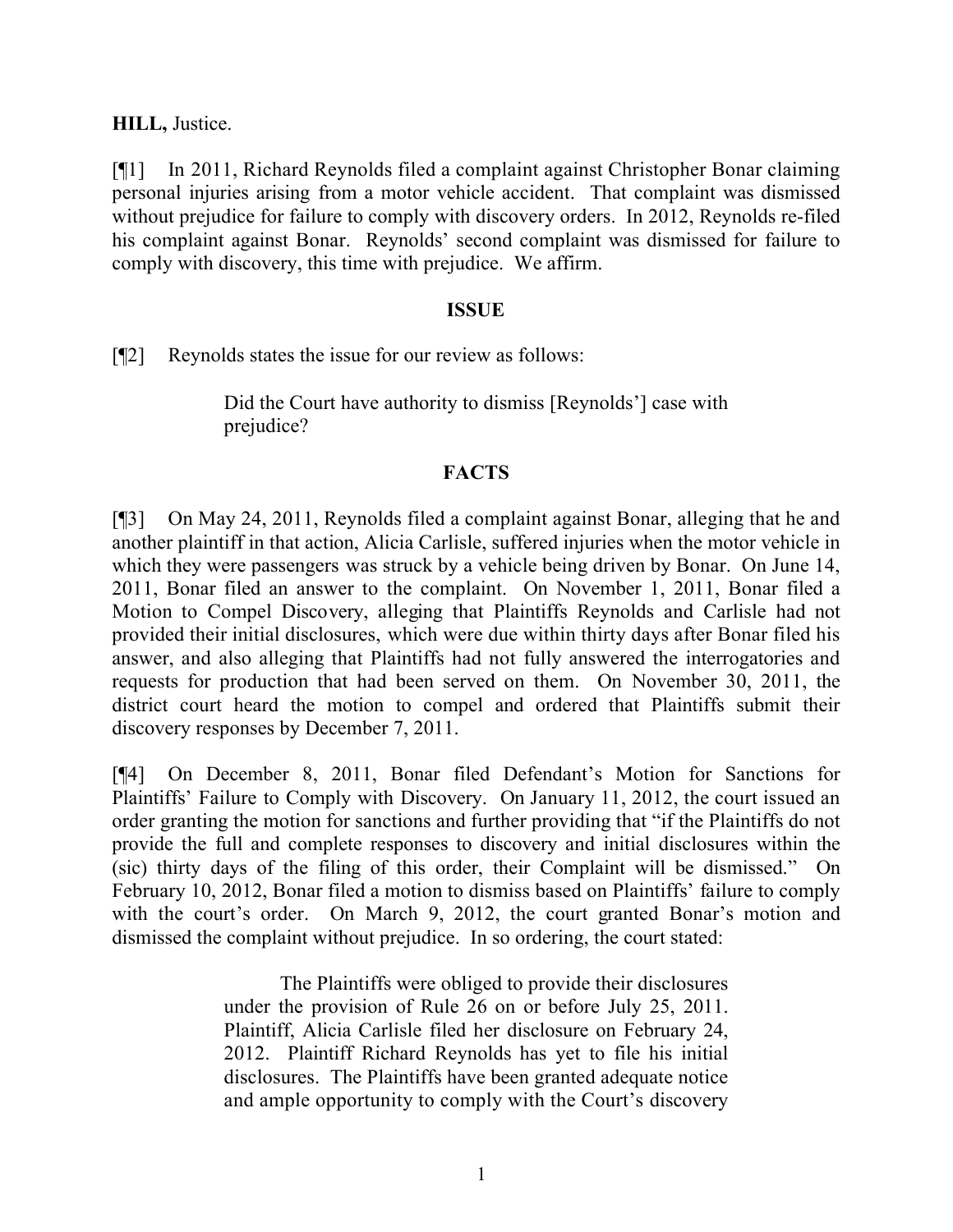orders. Despite repeated attempts by the Defendant and this Court to coerce their compliance, the Plaintiffs have yet to provide full and complete responses to discovery requests as ordered by the Court. As of this date, the Plaintiffs have not provided complete answers to interrogatories requested from Mr. Reynolds, income tax returns needed to calculate lost wages, initial disclosures for Mr. Reynolds, or any answers to interrogatories requested from Ms. Carlisle. This is in violation of the Court's Order Granting Defendant's Motion for Sanctions for Plaintiffs' Failure to Comply with Discovery Order. In view of the Plaintiffs' failure to comply with the Court's orders in the past, the Court has no reason to believe the Plaintiffs will comply with yet another order requiring provision of properly requested information as well as information simply required by Rule 26. It is, therefore, appropriate that this Court dismiss the action as a sanction.

[¶5] On September 5, 2012, Reynolds re-filed his Complaint for Monetary Damages against Bonar, and on September 25, 2012, Bonar filed his answer. On December 20, 2012, Bonar filed Defendant's Motion to Compel Discovery alleging that Reynolds had not provided his Rule 26 initial disclosures, which were due on or before October 25, 2012, and alleging that Reynolds had not responded to interrogatories and requests for production that had been served on October 10, 2012. On February 13, 2013, the district court issued an Order of Dismissal, dismissing Reynolds' complaint with prejudice. The court included the following findings in its order:

> 3. The Plaintiff's initial disclosures were due on or before October 25, 2012; however, to date the Plaintiff has not provided Defendant with his initial disclosures.

> 4. Defendant, Christopher Bonar served Defendant's First Set of Combined Interrogatories and Requests for Production of Documents to the Plaintiff via U.S. Mail to Plaintiff's counsel on October 10, 2012. . . .

> 5. After the filing of the motion to compel, on February 4, 2013, Defendant did receive answers to interrogatories from the Plaintiff that were signed and responded to in part, but not complete.

> 6. The Plaintiff has not provided responses to the requests for production of documents.

> 7. A notice of setting of the hearing on the motion to compel discovery, setting the hearing for February 6, 2013 at 10:00 a.m., was served on Counsel for both parties on January 18, 2013.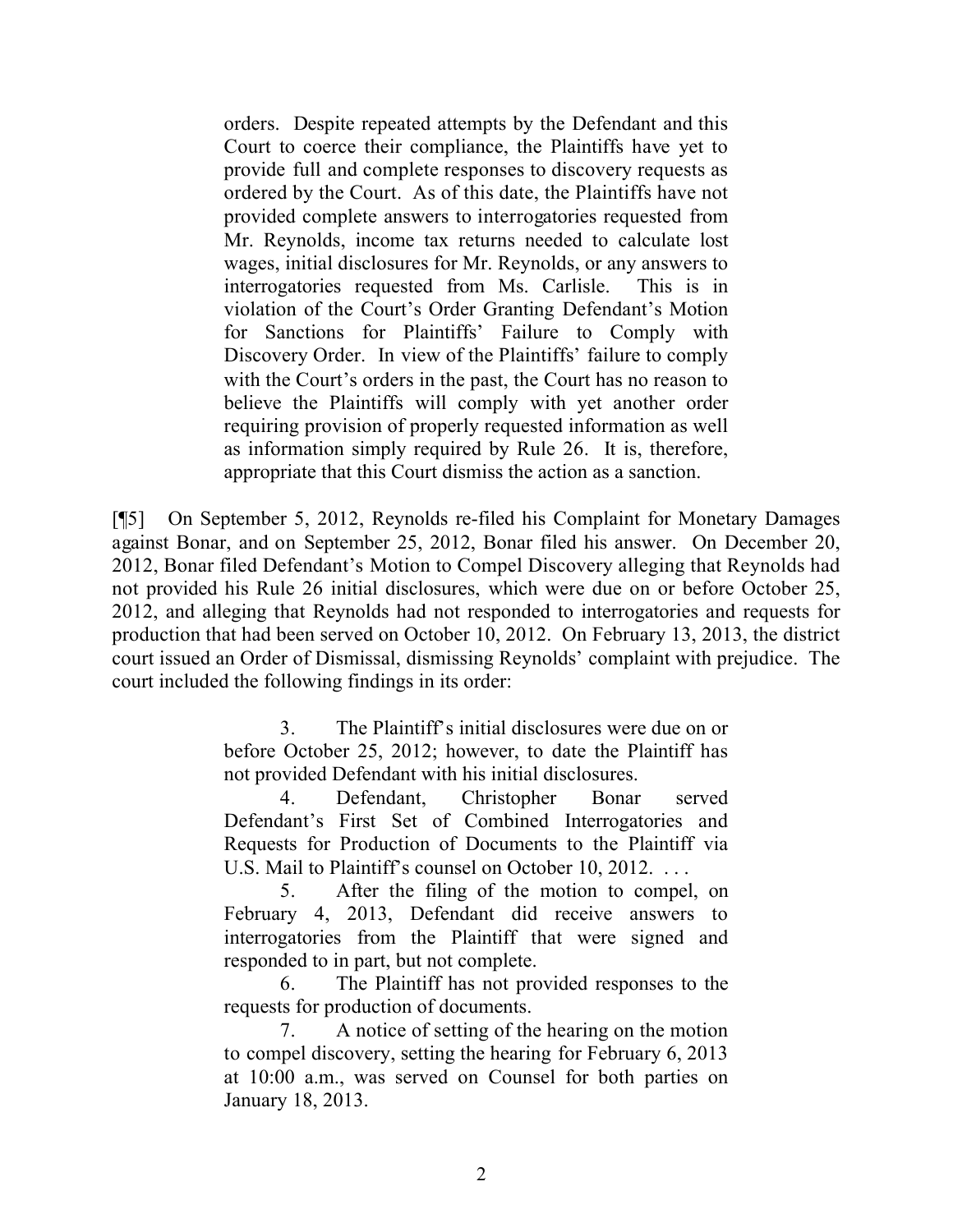8. That Plaintiff's counsel did not attend the hearing in person or by telephone nor did he request leave from this Court for the hearing setting.

9. That a similar complaint was previously filed by Plaintiff and his counsel against this Defendant in this Court, Doc. 178, No. 180.

10. This Court is advised and takes judicial notice of the fact that the Plaintiff's complaint against this Defendant in Doc. 178, No. 180 was dismissed by the District Court in its *Order Granting Defendant's Motion to Dismiss Complaint of Plaintiffs pursuant to Rule 37 of the Wyoming Rules of Civil Procedure* entered on March 9, 2012.

11. That the Plaintiff has failed to properly engage in discovery herein and it is appropriate this Court dismiss this action with prejudice.

[¶6] On March 12, 2013, Reynolds timely filed a Notice of Appeal.

## **STANDARD OF REVIEW**

[¶7] This Court reviews a district court's dismissal of an action for failure to comply with discovery requirements for an abuse of discretion. *White v. State ex rel. Wyo. DOT*, 2009 WY 90, ¶¶ 9-10, 210 P.3d 1096, 1099 (Wyo. 2009) (upholding dismissal with prejudice for failure to comply with discovery requirements). In this appeal, however, Reynolds does not challenge the district court's exercise of discretion. He instead contends that the court's dismissal with prejudice violated Wyoming constitutional provisions governing separation of powers and access to courts. Constitutional issues are questions of law, which we review *de novo*. *Osborn v. State*, 2012 WY 159, ¶ 8, 290 P.3d 1096, 1098 (Wyo. 2012).

#### **DISCUSSION**

## **A. Access to Courts**

[¶8] Reynolds contends that the district court's dismissal of his complaint with prejudice barred his access to court in violation of the Wyoming Constitution's guarantees of access to courts, which provides:

> All courts shall be open and every person for an injury done to person, reputation or property shall have justice administered without sale, denial or delay. Suits may be brought against the state in such manner and in such courts as the legislature may by law direct.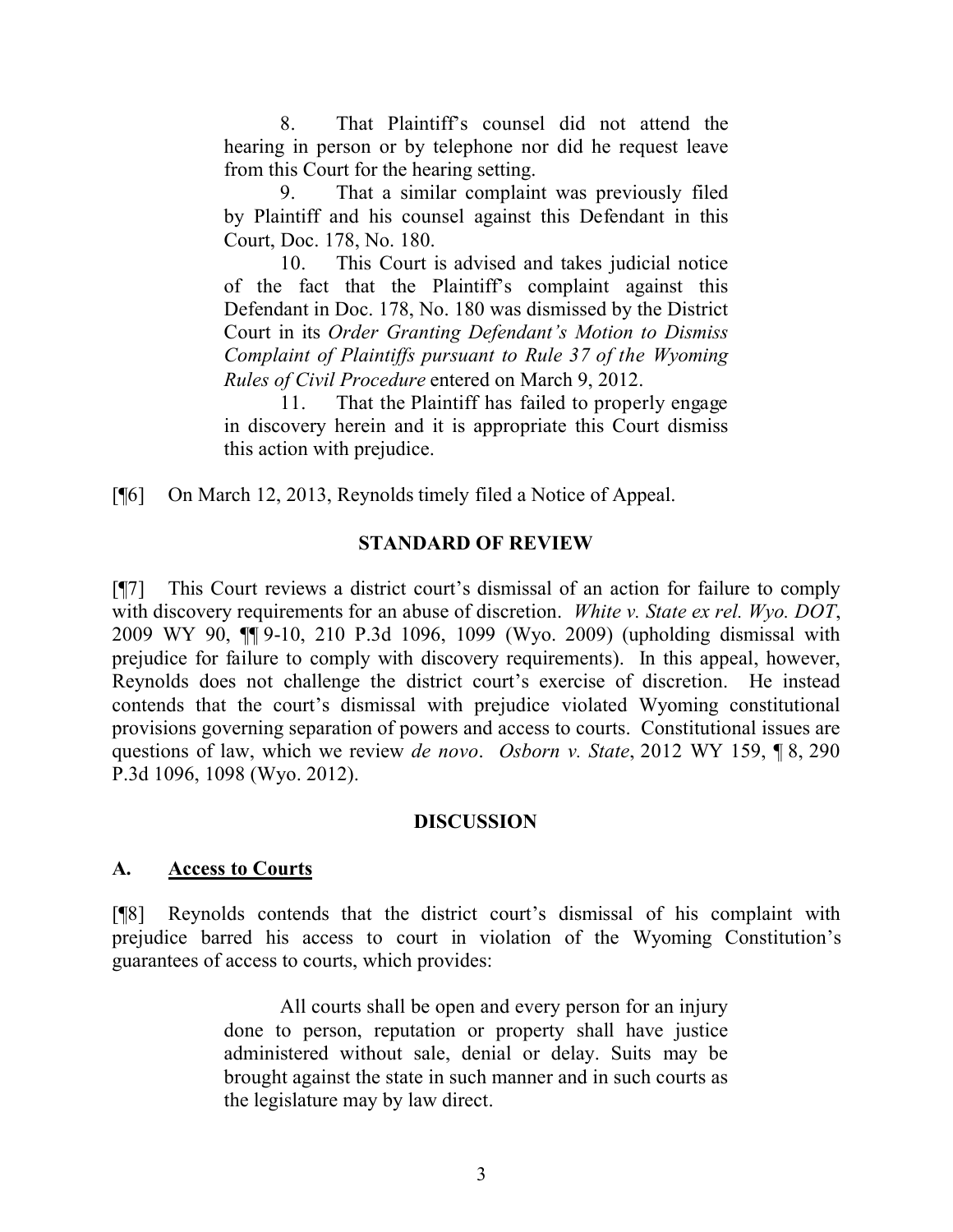Wyo. Const. art. I, § 8.

[¶9] This Court has previously addressed this same challenge under similar circumstances. In *White*, a district court responded to multiple discovery violations with an order that directed the plaintiffs to provide discovery responses and pay sanctions, vacated the trial, and provided that a new trial date would not be set until the plaintiffs complied with the court's discovery order. *White*, ¶¶ 7-8, 210 P.3d at 1098-99. When the plaintiffs failed to provide complete discovery responses, the court dismissed the plaintiffs' complaint with prejudice. *Id*., ¶ 9, 210 P.3d at 1099. We upheld the dismissal and rejected the plaintiffs' argument that they had been denied access to court in violation of art. I, § 8, reasoning that "Appellants did have 'access to the courts' when they filed their complaint. The action was dismissed solely because of Appellants' failure to comply with appropriate court orders." *Id.*, ¶ 15, 210 P.3d at 1100.

[¶10] This Court held likewise in *Terry v. Sweeney*, 10 P.3d 554 (Wyo. 2000). In *Terry*, a mistrial was ordered when one of the plaintiffs referred to the defendant's insurance during testimony, in violation of a pretrial order. *Terry*, 10 P.3d at 556. The court ordered the plaintiffs to pay sanctions and further ordered that a new trial date would not be set until the sanction was paid. *Id.* After the plaintiffs failed to pay the sanction after multiple orders and extensions of the payment deadline, the court dismissed the plaintiffs' action with prejudice. *Id.* at 556-57. In upholding the dismissal, we observed:

> It is generally recognized that a court does not violate an open courts provision when it acts to punish conduct that disrupts the orderly administration of justice. *See, e.g., Jensen v. Zuern*, 517 N.W.2d 118, 129 (N.D.Ct.App. 1994); *Williams v. State*, 405 N.W.2d 615, 624-25 (N.D. 1987); *Protect Our Mountain Environment, Inc. v. District Court in and for County of Jefferson*, 677 P.2d 1361, 1367 n. 6 (Colo. 1984) (en banc); *Eismann v. Miller*, 101 Idaho 692, 619 P.2d 1145, 1150 (1980). The record reflects no effort by Terry to make any level of payment, no matter how small. It is specious to argue that, despite an almost three-year grace period, the court's sanction constituted denial of access to the courts to a plaintiff who was already physically in court and who made no apparent efforts to comply with its orders.

*Terry*, 10 P.3d at 559.

[¶11] Our clear precedent mandates the same result in this case. Reynolds had access to court, and his action was dismissed solely because of his failure to comply with court orders.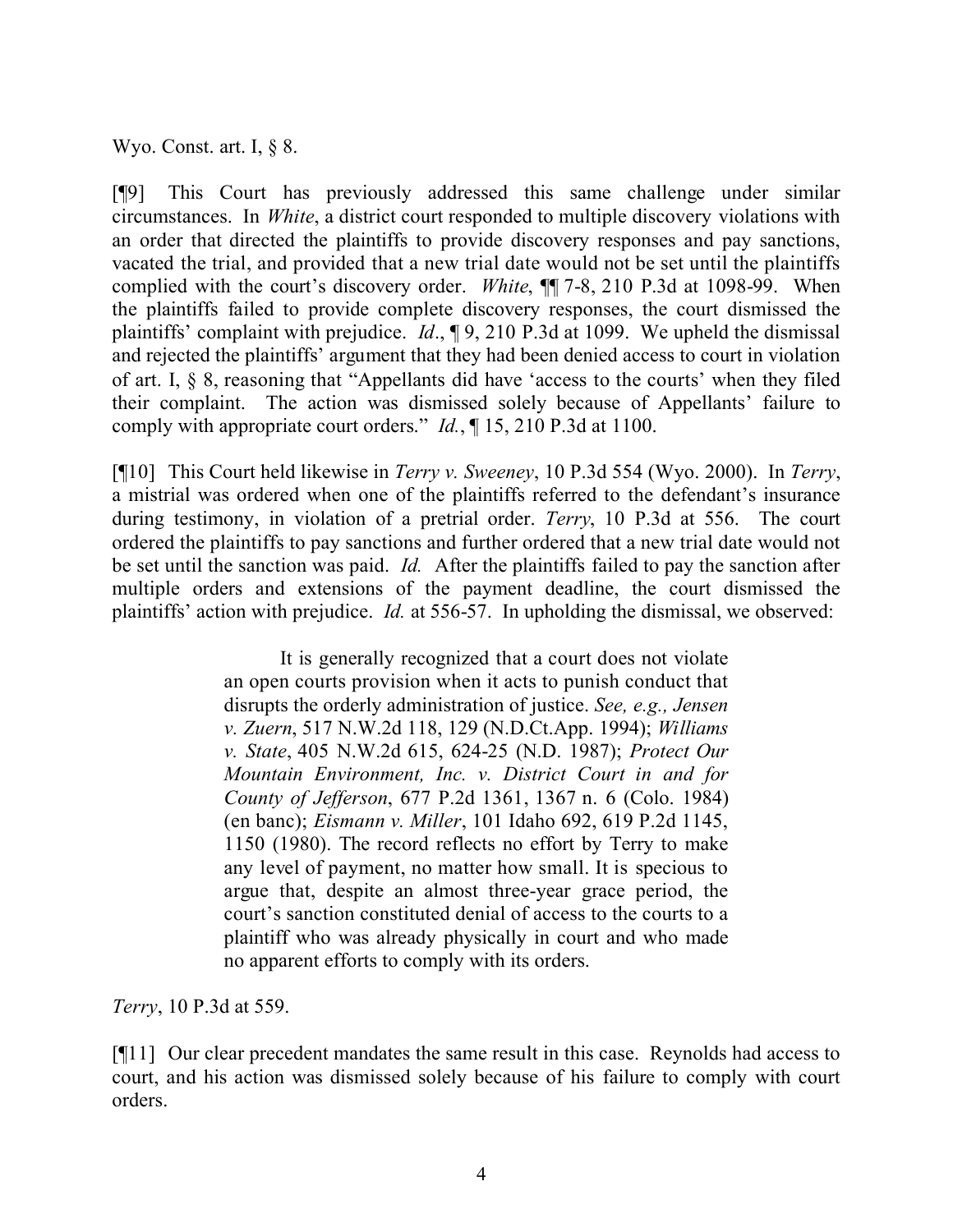## **B. Separation of Powers**

[¶12] In addition to his access to court argument, Reynolds argues that the district court's dismissal with prejudice, because it precludes him from filing a new action, intruded on the legislature's authority to dictate when an action may be commenced. In support of this argument, Reynolds cites generally to the separation of powers provision found at art. II, § 1 of the Wyoming Constitution, and to the following statutory provision governing new actions:

> If in an action commenced in due time a judgment for the plaintiff is reversed, or if the plaintiff fails otherwise than upon the merits and the time limited for the commencement of the action has expired at the date of the reversal or failure, the plaintiff, or his representatives if he dies and if the cause of action survives, may commence a new action within one (1) year after the date of the failure or reversal. This provision also applies to any claim asserted in any pleading by a defendant.

Wyo. Stat. Ann. § 1-3-118 (LexisNexis 2013).

[¶13] Our clear precedent again mandates that we reject Reynolds' argument. We have observed that the power of courts to control the administration of justice, including the sanctioning of parties, "is essential to the separation of powers concept and allows a court to act notwithstanding contrary legislative direction." *Terry*, 10 P.3d at 558 (quoting *Bi-Rite Package v. District Court of Ninth Judicial Dist.*, 735 P.2d 709, 714 (Wyo. 1987)). And, this Court has long held that the Wyoming Constitution grants the courts, not the legislature, the power to control the course of litigation.

> Article 5, § 2 of the Constitution of the State of Wyoming provides in pertinent part that this Court "shall have a general superintending control over all inferior courts, under such rules and regulations as may be prescribed by law." This general superintending control "encompasses the authority to prescribe rules of practice and procedure in those courts." *White v. Fisher*, 689 P.2d at 106. We have consistently upheld this Court's plenary power to control the course of litigation in the trial courts. *Id.* The legislature recognizes these pertinent constitutional provisions which afford this Court full authority over rules of practice and procedure and the Court's inherent power to prescribe rules.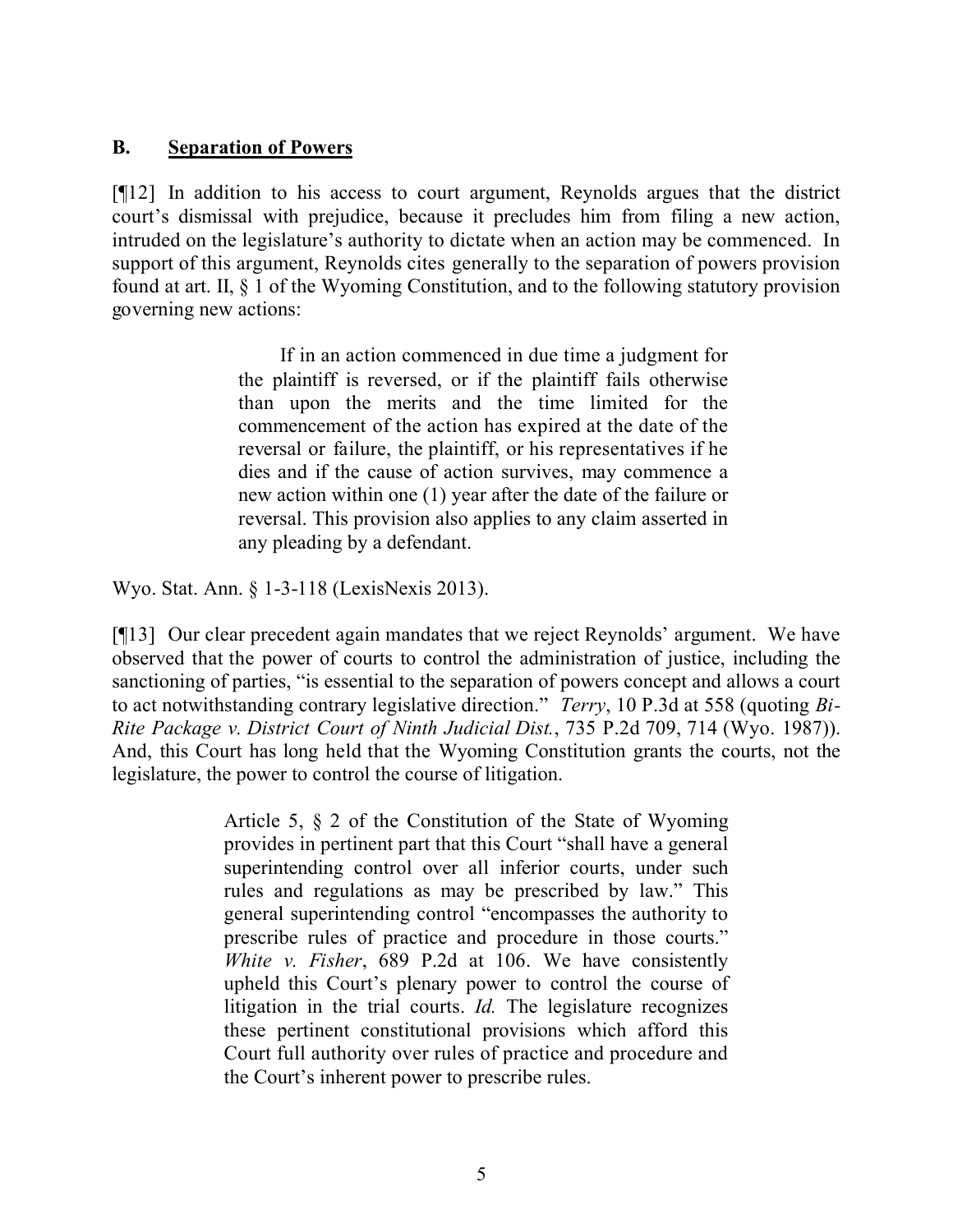*Squillace v. Kelley*, 990 P.2d 497, 501 (Wyo. 1999).

[¶14] Rule 37(b) of the Wyoming Rules of Civil Procedure authorizes the sanction of dismissal with prejudice for discovery violations, and the rule is clearly within the authority of the judicial branch to control the course of litigation. The district court did not exceed its authority or act in an unconstitutional manner when it dismissed Reynolds' complaint in response to repeated discovery violations.

## **C. Rule 10.05 Sanctions**

[¶15] Rule 10.05 of the Wyoming Rules of Appellate Procedure authorizes this Court to impose sanctions against an appellant upon our certification that there was no reasonable cause for appeal. The rule provides, in relevant part:

> If the court certifies there was no reasonable cause for the appeal, a reasonable amount for attorney's fees and damages to the appellee shall be fixed by the appellate court and taxed as part of the costs in the case. The amount for attorneys' fees shall not be less than one hundred dollars (\$100.00) nor more than five thousand dollars (\$5,000.00). The amount for damages to the appellee shall not exceed two thousand dollars  $($2,000.00)$ .

W.R.A.P. 10.05.

[¶16] "We are reluctant to award attorney's fees and damages under Rule 10.05 and do so only in rare circumstances." *Budd-Falen Law Offices, P.C. v. Rocky Mt. Recovery, Inc.*, 2005 WY 77, ¶ 26, 114 P.3d 1284, 1291 (Wyo. 2005) (citing *Drake v. McCulloh*, 2002 WY 50, ¶ 24, 43 P.3d 578, ¶ 24, (Wyo. 2002)). We view this case as presenting the appropriate circumstances in which to make such an award. Reynolds repeatedly failed to comply with his discovery obligations and repeatedly violated the district court's discovery orders. On appeal, Reynolds did not challenge the district court's exercise of discretion and instead presented constitutional claims that were contrary to this Court's clear precedent. Given these circumstances, we certify that there was no reasonable cause for this appeal and hold that Bonar is entitled to attorney's fees and costs for the time and effort expended in responding to this appeal.

# **CONCLUSION**

[¶17] We find no constitutional violation in the district court's dismissal of Reynolds' complaint for failure to comply with the court's discovery orders, and we affirm that dismissal with prejudice. Additionally, we impose sanctions upon Reynolds. Bonar shall